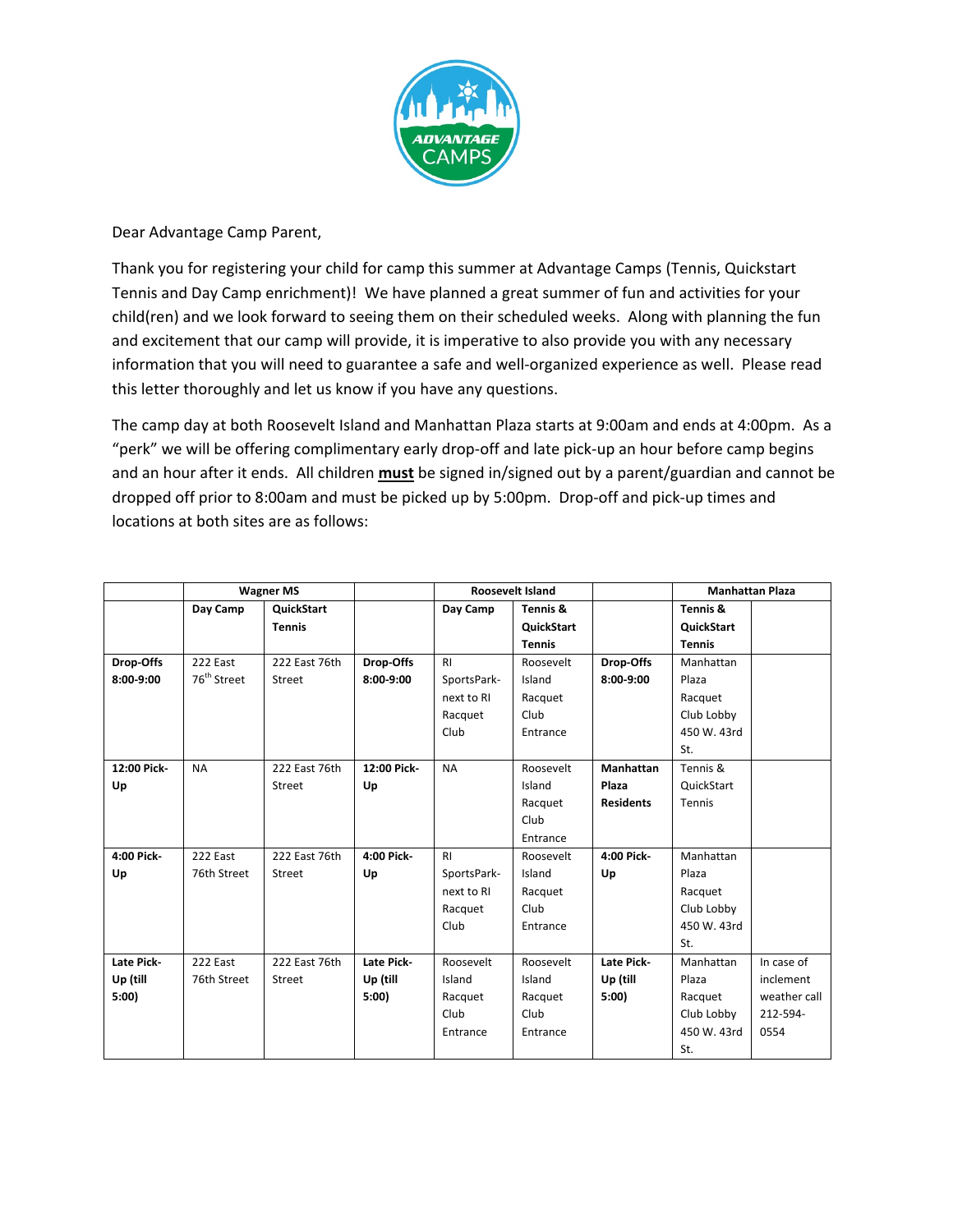For RI camper's we are also happy to provide a counselor on the Manhattan side of the tram who will escort your child across the river and back at the end of the day. We will have a counselor at the park next to the Tram ( $2^{nd}$  and  $59^{th}$ ) from 8:30-8:45 each day and dropping off at 4:15 daily. Please note that you will have to sign your child out.

We offer the same counselor-escorted service for drop-off and pick-up from Long Island City on the 8:30am LIC Ferry. End of day pick-up will be at the 4:15pm Ferry.

We are also offering a Free Shuttle Bus from Manhattan Plaza Racquet Club to Roosevelt Island Racquet Club. Campers will be picked up from Manhattan Plaza Racquet Club at 8am and dropped back there at 5pm. The bus will be driven by camp personnel and have a camp counselor as chaperone.

We will provide your child with a daily lunch menu the week before your child attends camp, however, please feel free to send your child with some extra money for snacks/drinks from our vending machines if you would like. If your child has a food allergy, please let us know and we will do our best to accommodate it, but we cannot guarantee, so your best bet might be to provide lunch for them, and we will make sure that it is stored properly.

If your child does bring an electronic device or phone to camp, please be aware that we do not have a place to secure them, therefore you are assuming all risk if they do bring an electronic device with them. Additionally, we ask that your child be aware that they will not be allowed on devices throughout the course of the day and will only be allowed to use them prior to camp and after 4:00p. With this information, it is up to you whether your child brings a device with them or not. It is our intent to provide each camper with a day full of engaging activities and experiences and other than a coding enrichment activity that we will offer, we would like screens/computers to be off limits.

Your child should bring to camp each day; a water bottle labelled with his/her name, athletic sneakers, change of clothes for younger campers, a tennis racquet, hat & sunscreen, a big smile and be ready to have fun. (Tennis racquets are available for purchase at all camp locations.)

Please note that all backpacks should be sanitized every night.

#### **NECESSARY FORMS**

We **MUST** have all medical forms and waivers returned to us one week prior to your child starting their week of camp with us. All forms can be found on our website at www.advantagecamps.net or if it is easier, we can email them directly to you (MP Campers please email your medical forms and waivers to jrichmond@advantagetennisclubs.com - RI Campers please email your medical forms and waivers to abell@advantagetennisclubs.com – Wagner MS Campers (Upper East Side) please email your medical forms and waivers to dfallick@advantagetennisclubs.com).

#### **LUNCHES** - East Side (Roosevelt Island) Location

To help us maintain the highest health standards possible we offer the following lunch and snack menu. Mondays & Fridays campers will have pizza, Tuesdays & Thursdays they will have grilled chicken on a